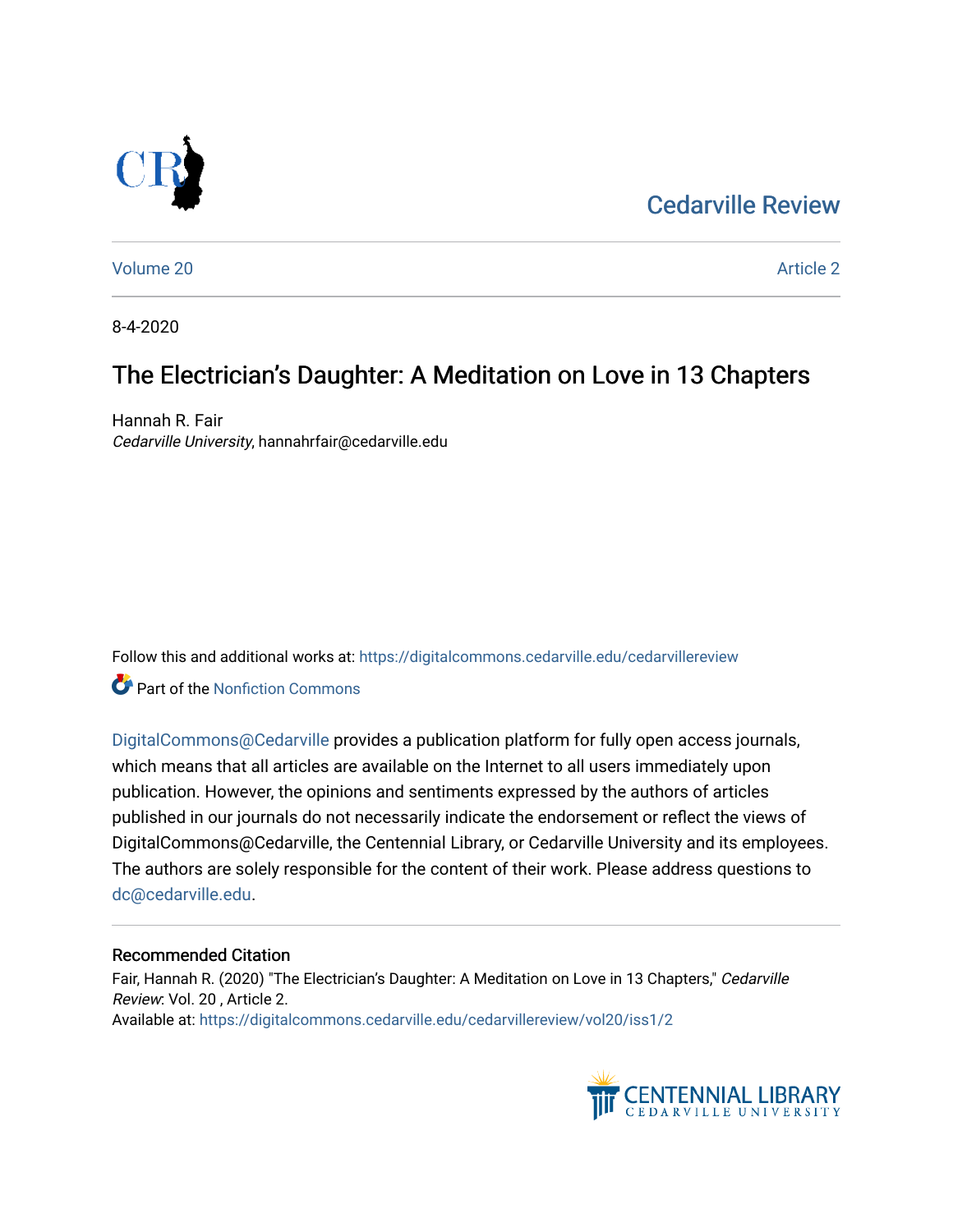### The Electrician's Daughter: A Meditation on Love in 13 Chapters

#### Creative Commons License



This work is licensed under a [Creative Commons Attribution-Noncommercial-No Derivative Works 4.0](http://creativecommons.org/licenses/by-nc-nd/4.0/) [License](http://creativecommons.org/licenses/by-nc-nd/4.0/).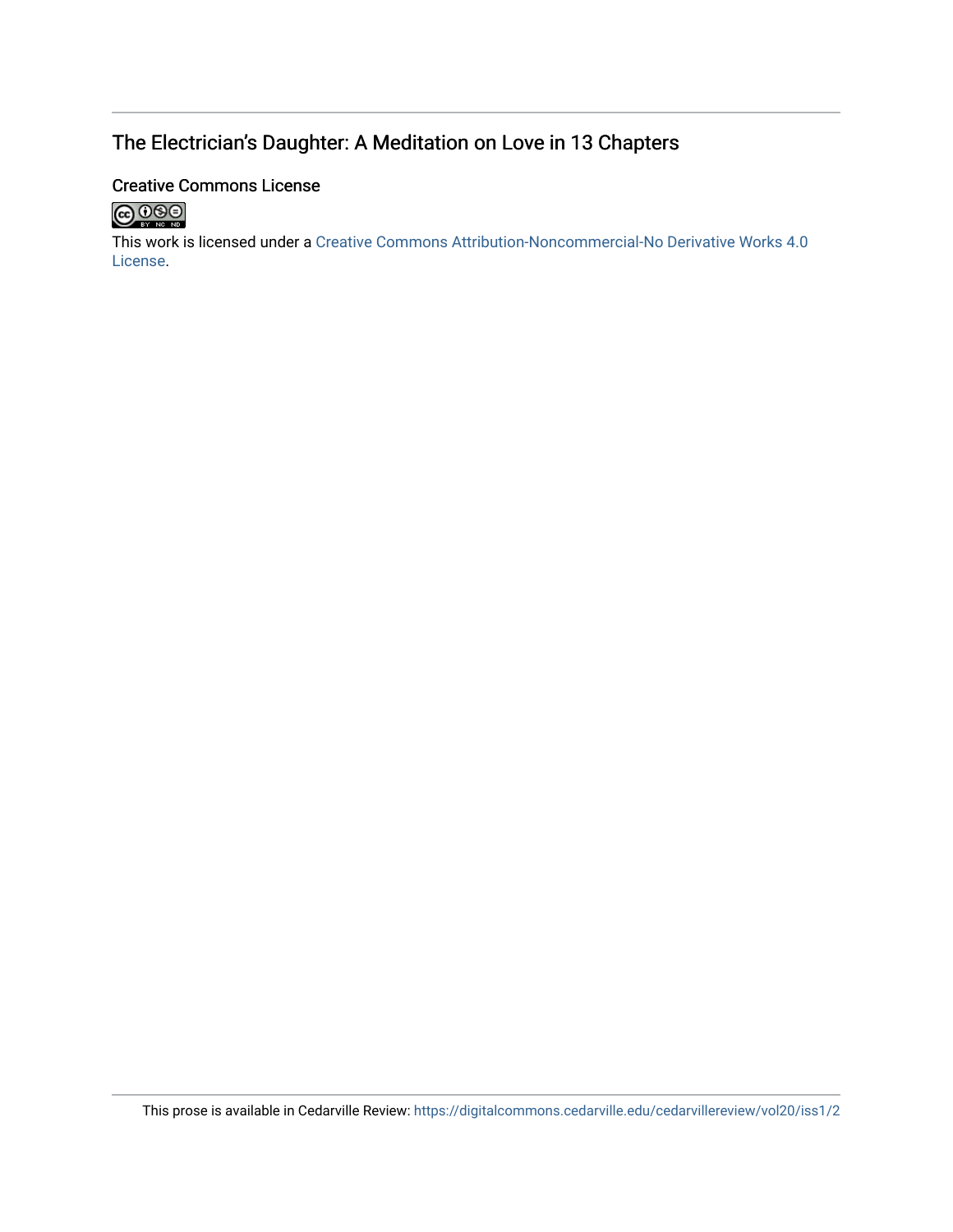#### Nonfiction

# **THE ELECTRICIAN'S DAUGHTER: A MEDITATION ON LOVE IN 13 CHAPTERS**

#### HANNAH FAIR

*1.* Throughout my lifetime, I have interpreted the world around me in light of my father and his career. Much of who he is can be explained through his occupation. Growing up, I came to view my father as a sort of Zeus. The same man who wired Philadelphia's skyscrapers and harnessed the energy of the universe took the time to have tea (read: tap water) parties with my young princess dress draped self.

*2.* An American flag lace keeper on each of his worn chestnut colored work boots, he is a product of the protestant work ethic. A teetotaler with a non-beer, beer-belly: Keith Fair is not the kind of half-bald man who one would suppose works in the rough parts of Philadelphia. From wiring massive, jelly-fish-like chandeliers in five star hotels to installing security systems in impoverished half-way houses, he has seen a lot of wires in his 57 years of life. I have always cherished being co-pilot in his white work van, driving down the streets of the city of Brotherly Love, while he points out every building he has worked at.

*3.* My father has lovingly informed me all about electricity. Electricity is a charge that can manifest in sparks and thunderbolts, it's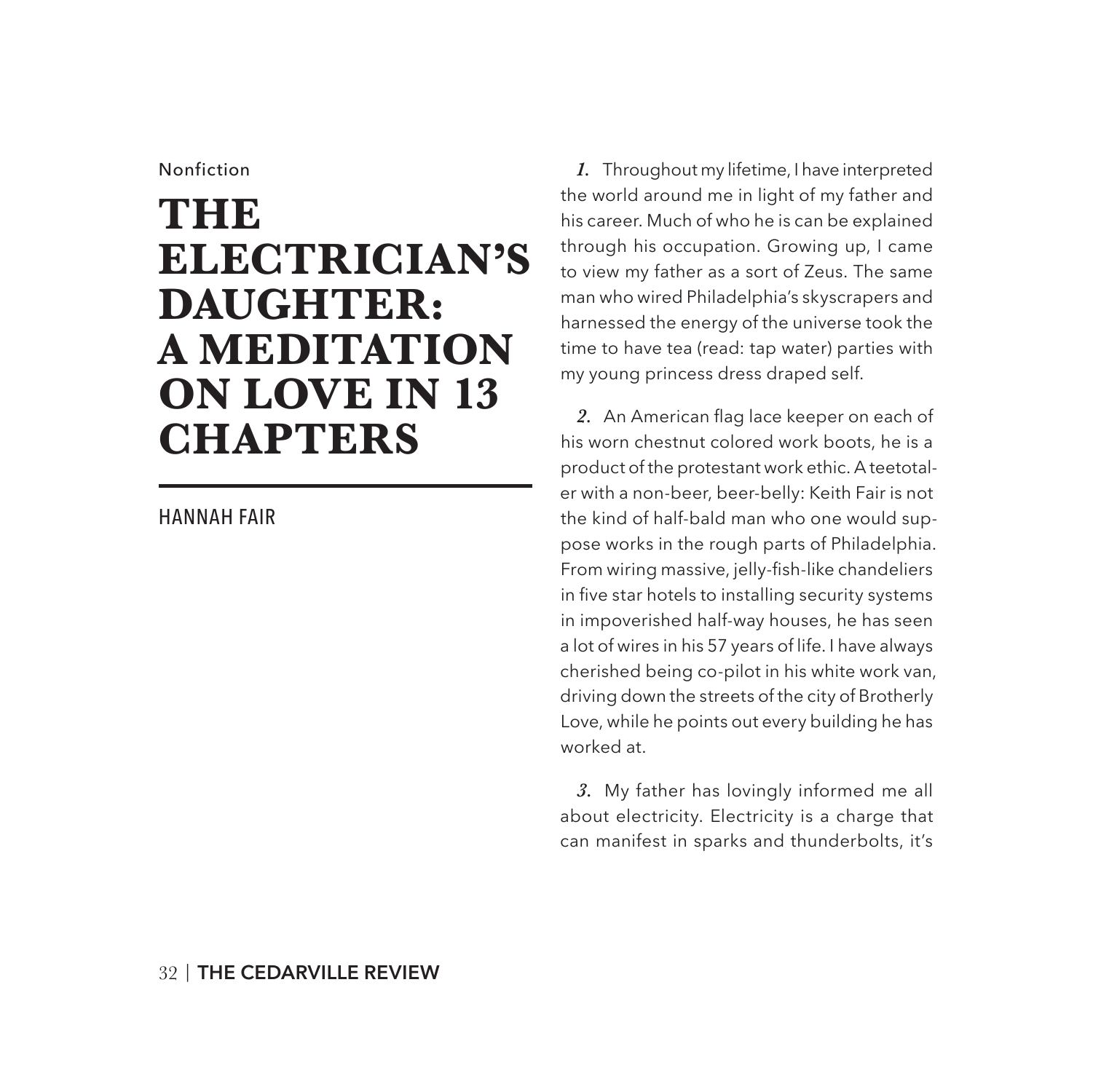absence results in danger and utter chaos, yet it has been cheapened to an overrated wedding dance. The Law of conservation of electric charge states that a net electric charge cannot be created. Instead, only existing charge can move from one place to another. Another reason why electricity is the most versatile energy source on the planet. However, humanity has depended on it for only the last century or so.

*4.* "Cutnies," that's what my dad called wires as a child. My Nana, much to her bewilderment, walked in on my dad taking apart outlets at five years old to show his younger brothers these magical tubules. To him, they were marvelous; the red and blue wires seemed endless. Even from early childhood, his future occupation captivated his curiosity. It's his first love. As much as he dreads the people politics of his job, he is the happiest person on the planet while talking on the phone with my mother during his lunch break.

*5.* He has taught me about love and death and life and how to stay alive as long as possible. During accidental electrocution, the

electrical current surging through the body causes muscles to contract so much so that the individual is unable to let go of the source of electricity (yet another metaphor for love). On the bright side, a person's brain can conduct 200 watts of electricity which equates to that of an average light bulb. Whether that makes humanity bright or particularly dull is subjective.

*6.* Many of our "father-daughter" dates consisted of my trying to gaze intently on nearby power lines while he converts amperes to volts to explain how much power is needed to run the house that catty corners Owowcow, my favorite ice cream shop. He explains the difference between copper, gold, and aluminum wires (gold wires are the best for conducting, due to their corrosion resistance).

*7.* When I was in fourth grade, he visited my class as a guest speaker to talk about electricity. He beamed when he looked at his daughter. He talked about electrical safety and how he has been at a job site where a young apprentice made a mistake and was electrocuted. He refused to describe what the body looked like,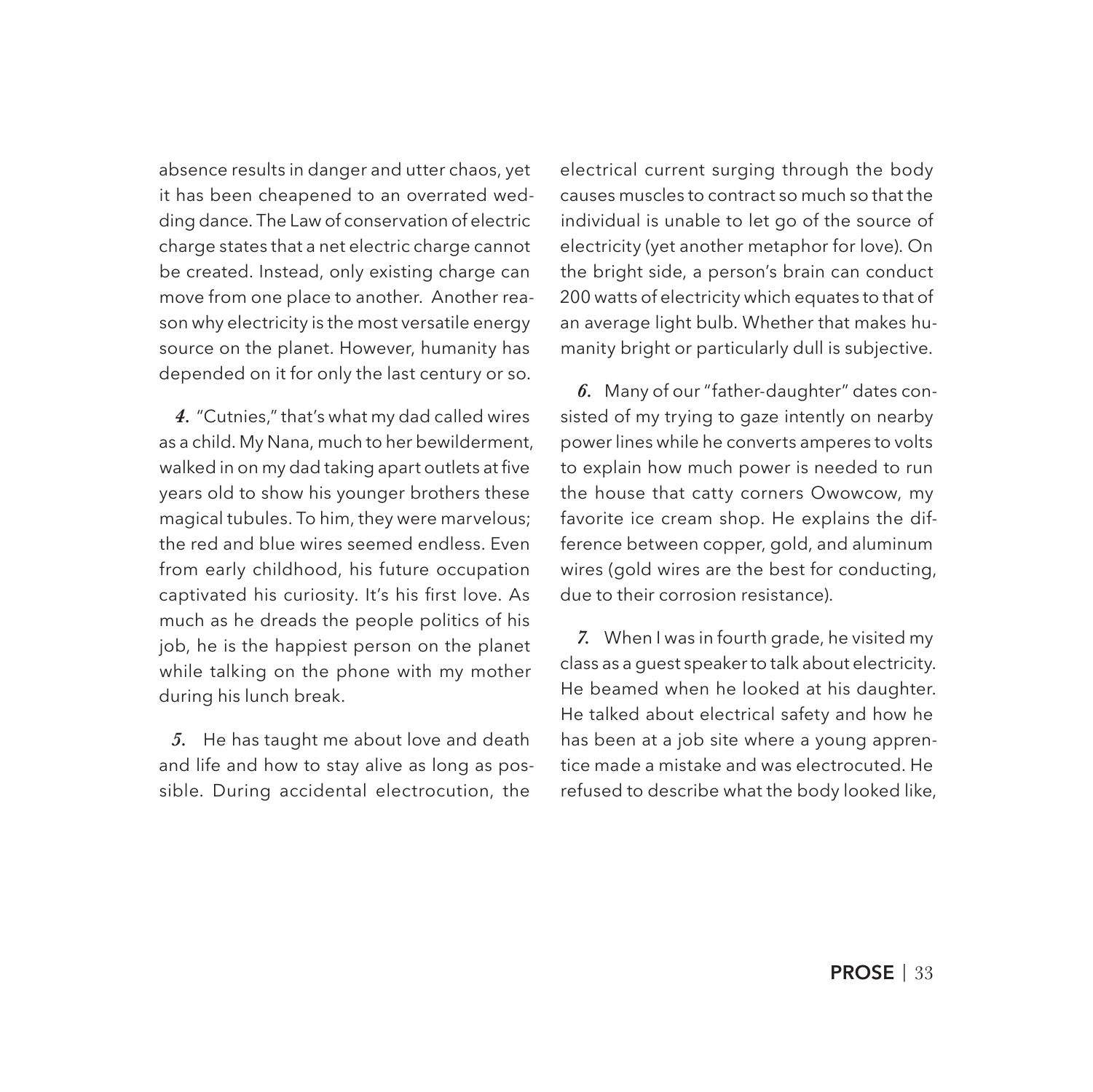despite my classmates' promptings, sparing us the pain of knowing the gruesome reality of such a death.

*8.* A mixture of unease and pride: that is what I felt when he would pick me up from school in his work van, the epitome of a stranger danger vehicle, a large marshmallow-looking metal on wheels, his extra safe, special, circular van locks glistening. He enjoys the notion of embarrassing me; he tilts his head back, and the light reflects off of his bald head—the light just cannot stay away from him.

*9.* For my physics course in tenth grade, I had to draw a schematic to accompany my laboratory report. I showed my creation to my father: perplexed, he advised that my art was not, in fact, a schematic yet allowed me to carry on, letting me make my own mistakes, providing me with the freedom to "crash and burn" as he and my mother liked to say. This is one of the most important veins through which my dad showed me love. I learned through the shock of failure. To me, the schematics were always too orderly, angular, and pristine for my liking. I'd

prefer free flowing, jumbled, ambiguous treasure maps of my mind, so that is what I turned in. My teacher expressed—through my grade—that she agreed with my dad.

*10.* This expert on power and electricity helped my brother construct a miniature scale traffic light with switches that would dictate various traffic scenarios. Traffic lights: a place for tardy employees to curse, a place for lovers to kiss. There's a reason love is described as electrifying. Electricity has the potential to enlighten on several levels and/or kill, which I presume is the best metaphor for falling in love.

*11.* I fell in love the summer before my first year of college. My dad worried that Jake was too much of a wallflower, ironically overlooking that he himself is but a wall*wire*. However, both Jake and my dad tend to be the life of the party in the right context: at group parties with his close friends for the former and in any space where Elvis is played for the latter.

*12.* After 33 years of service, his company recently gifted him a Superbowl-esque diamond ring to commemorate his 30 years of